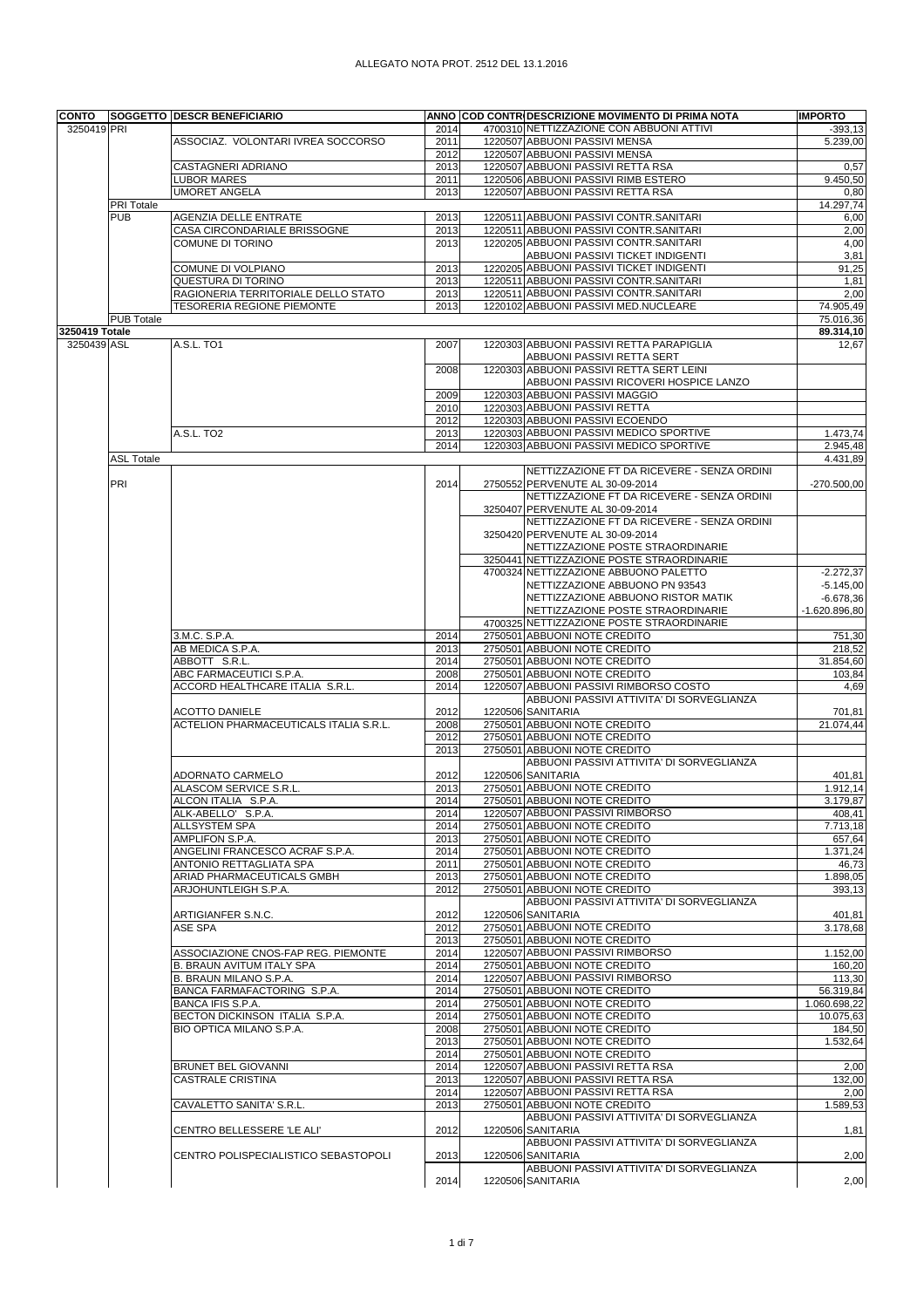| CHIATELLO DOMENICA<br>2011<br>2013<br>2750501 ABBUONI NOTE CREDITO<br>CHIESI FARMACEUTICI S.P.A.<br>2014<br>COFELY ITALIA S.P.A.<br>2013<br>2750501 ABBUONI NOTE CREDITO<br>1220506 SANITARIA<br>2014<br>COMAIS S.A.S.<br>2750501 ABBUONI NOTE CREDITO<br>CONSTANTIA S.R.L.<br>2013<br>2750501 ABBUONI NOTE CREDITO<br>2014<br>2750501 ABBUONI NOTE CREDITO<br>CROCE ROSSA ITALIANA SOTT. SETTIMO<br>2012<br>2750501 ABBUONI NOTE CREDITO<br>CULLIGAN ITALIANA SPA<br>2011<br>2750501 ABBUONI NOTE CREDITO<br>DAC S.P.A.<br>2012<br><b>D'ANGELO INES</b><br>2014<br>DASIT S.P.A.<br>2011<br>2750501 ABBUONI NOTE CREDITO<br>2013<br>2750501 ABBUONI NOTE CREDITO<br>DE.I.CO SNC<br>2012<br>1220506 SANITARIA<br>1220506 SANITARIA<br>2014<br>2750501 ABBUONI NOTE CREDITO<br>DEMARTA VIRGINIO S.A.S.<br>2013<br>DITTA BARRACO GIUSEPPE LATTONERIA<br>1220506 ABBUONI PASSIVI EQUIPE<br>2012<br>1220507 ABBUONI PASSIVI EQUIPE | 1220507 ABBUONI PASSIVI RETTA RSA<br>803,62<br>1220507 ABBUONI PASSIVI RETTA RSA<br>0,19<br>2.348,08<br>46,95<br>ABBUONI PASSIVI ATTIVITA' DI SORVEGLIANZA<br>2,00<br>656,09<br>3.213,05<br>4.506,43<br>360,00<br>221,05<br>1220507 ABBUONI PASSIVI RETTA RSA<br>2,00<br>580.80<br>1.861,84<br>ABBUONI PASSIVI ATTIVITA' DI SORVEGLIANZA<br>251,81<br>ABBUONI PASSIVI ATTIVITA' DI SORVEGLIANZA |
|-------------------------------------------------------------------------------------------------------------------------------------------------------------------------------------------------------------------------------------------------------------------------------------------------------------------------------------------------------------------------------------------------------------------------------------------------------------------------------------------------------------------------------------------------------------------------------------------------------------------------------------------------------------------------------------------------------------------------------------------------------------------------------------------------------------------------------------------------------------------------------------------------------------------------------|-------------------------------------------------------------------------------------------------------------------------------------------------------------------------------------------------------------------------------------------------------------------------------------------------------------------------------------------------------------------------------------------------|
|                                                                                                                                                                                                                                                                                                                                                                                                                                                                                                                                                                                                                                                                                                                                                                                                                                                                                                                               |                                                                                                                                                                                                                                                                                                                                                                                                 |
|                                                                                                                                                                                                                                                                                                                                                                                                                                                                                                                                                                                                                                                                                                                                                                                                                                                                                                                               |                                                                                                                                                                                                                                                                                                                                                                                                 |
|                                                                                                                                                                                                                                                                                                                                                                                                                                                                                                                                                                                                                                                                                                                                                                                                                                                                                                                               |                                                                                                                                                                                                                                                                                                                                                                                                 |
|                                                                                                                                                                                                                                                                                                                                                                                                                                                                                                                                                                                                                                                                                                                                                                                                                                                                                                                               |                                                                                                                                                                                                                                                                                                                                                                                                 |
|                                                                                                                                                                                                                                                                                                                                                                                                                                                                                                                                                                                                                                                                                                                                                                                                                                                                                                                               |                                                                                                                                                                                                                                                                                                                                                                                                 |
|                                                                                                                                                                                                                                                                                                                                                                                                                                                                                                                                                                                                                                                                                                                                                                                                                                                                                                                               |                                                                                                                                                                                                                                                                                                                                                                                                 |
|                                                                                                                                                                                                                                                                                                                                                                                                                                                                                                                                                                                                                                                                                                                                                                                                                                                                                                                               |                                                                                                                                                                                                                                                                                                                                                                                                 |
|                                                                                                                                                                                                                                                                                                                                                                                                                                                                                                                                                                                                                                                                                                                                                                                                                                                                                                                               |                                                                                                                                                                                                                                                                                                                                                                                                 |
|                                                                                                                                                                                                                                                                                                                                                                                                                                                                                                                                                                                                                                                                                                                                                                                                                                                                                                                               |                                                                                                                                                                                                                                                                                                                                                                                                 |
|                                                                                                                                                                                                                                                                                                                                                                                                                                                                                                                                                                                                                                                                                                                                                                                                                                                                                                                               |                                                                                                                                                                                                                                                                                                                                                                                                 |
|                                                                                                                                                                                                                                                                                                                                                                                                                                                                                                                                                                                                                                                                                                                                                                                                                                                                                                                               |                                                                                                                                                                                                                                                                                                                                                                                                 |
|                                                                                                                                                                                                                                                                                                                                                                                                                                                                                                                                                                                                                                                                                                                                                                                                                                                                                                                               |                                                                                                                                                                                                                                                                                                                                                                                                 |
|                                                                                                                                                                                                                                                                                                                                                                                                                                                                                                                                                                                                                                                                                                                                                                                                                                                                                                                               |                                                                                                                                                                                                                                                                                                                                                                                                 |
|                                                                                                                                                                                                                                                                                                                                                                                                                                                                                                                                                                                                                                                                                                                                                                                                                                                                                                                               |                                                                                                                                                                                                                                                                                                                                                                                                 |
|                                                                                                                                                                                                                                                                                                                                                                                                                                                                                                                                                                                                                                                                                                                                                                                                                                                                                                                               |                                                                                                                                                                                                                                                                                                                                                                                                 |
|                                                                                                                                                                                                                                                                                                                                                                                                                                                                                                                                                                                                                                                                                                                                                                                                                                                                                                                               |                                                                                                                                                                                                                                                                                                                                                                                                 |
|                                                                                                                                                                                                                                                                                                                                                                                                                                                                                                                                                                                                                                                                                                                                                                                                                                                                                                                               |                                                                                                                                                                                                                                                                                                                                                                                                 |
|                                                                                                                                                                                                                                                                                                                                                                                                                                                                                                                                                                                                                                                                                                                                                                                                                                                                                                                               | 2,00                                                                                                                                                                                                                                                                                                                                                                                            |
|                                                                                                                                                                                                                                                                                                                                                                                                                                                                                                                                                                                                                                                                                                                                                                                                                                                                                                                               | 633,61                                                                                                                                                                                                                                                                                                                                                                                          |
|                                                                                                                                                                                                                                                                                                                                                                                                                                                                                                                                                                                                                                                                                                                                                                                                                                                                                                                               | 3,81                                                                                                                                                                                                                                                                                                                                                                                            |
|                                                                                                                                                                                                                                                                                                                                                                                                                                                                                                                                                                                                                                                                                                                                                                                                                                                                                                                               |                                                                                                                                                                                                                                                                                                                                                                                                 |
|                                                                                                                                                                                                                                                                                                                                                                                                                                                                                                                                                                                                                                                                                                                                                                                                                                                                                                                               |                                                                                                                                                                                                                                                                                                                                                                                                 |
| 1220506 ABBUONI PASSIVI EQUIPE<br>2013                                                                                                                                                                                                                                                                                                                                                                                                                                                                                                                                                                                                                                                                                                                                                                                                                                                                                        |                                                                                                                                                                                                                                                                                                                                                                                                 |
| 1220507 ABBUONI PASSIVI EQUIPE                                                                                                                                                                                                                                                                                                                                                                                                                                                                                                                                                                                                                                                                                                                                                                                                                                                                                                |                                                                                                                                                                                                                                                                                                                                                                                                 |
| DIVERSI-LIBERA PROF.NE TO4 (PERIZIE-<br>2014                                                                                                                                                                                                                                                                                                                                                                                                                                                                                                                                                                                                                                                                                                                                                                                                                                                                                  | 1220507 ABBUONI PASSIVI LIBERA PROF<br>1.512,29                                                                                                                                                                                                                                                                                                                                                 |
|                                                                                                                                                                                                                                                                                                                                                                                                                                                                                                                                                                                                                                                                                                                                                                                                                                                                                                                               | ABBUONI PASSIVI ATTIVITA' DI SORVEGLIANZA                                                                                                                                                                                                                                                                                                                                                       |
| 2012<br>1220506 SANITARIA<br>EDIL 3 S.N.C.                                                                                                                                                                                                                                                                                                                                                                                                                                                                                                                                                                                                                                                                                                                                                                                                                                                                                    | 1,81                                                                                                                                                                                                                                                                                                                                                                                            |
|                                                                                                                                                                                                                                                                                                                                                                                                                                                                                                                                                                                                                                                                                                                                                                                                                                                                                                                               | ABBUONI PASSIVI ATTIVITA' DI SORVEGLIANZA                                                                                                                                                                                                                                                                                                                                                       |
| 1220506 SANITARIA<br>2012<br>EDIL CANAVESE SNC                                                                                                                                                                                                                                                                                                                                                                                                                                                                                                                                                                                                                                                                                                                                                                                                                                                                                | 401,81                                                                                                                                                                                                                                                                                                                                                                                          |
| ELI LILLY ITALIA S.P.A.<br>2750501 ABBUONI NOTE CREDITO<br>2013                                                                                                                                                                                                                                                                                                                                                                                                                                                                                                                                                                                                                                                                                                                                                                                                                                                               | 11.018,32                                                                                                                                                                                                                                                                                                                                                                                       |
| 2750501 ABBUONI NOTE CREDITO<br>2014                                                                                                                                                                                                                                                                                                                                                                                                                                                                                                                                                                                                                                                                                                                                                                                                                                                                                          | 267,95                                                                                                                                                                                                                                                                                                                                                                                          |
| 2750501 ABBUONI NOTE CREDITO<br><b>ERREBIAN SPA</b><br>2013                                                                                                                                                                                                                                                                                                                                                                                                                                                                                                                                                                                                                                                                                                                                                                                                                                                                   | $\overline{5.204,51}$                                                                                                                                                                                                                                                                                                                                                                           |
| 2750501 ABBUONI NOTE CREDITO<br>EUROPROTEX S.R.L.<br>2013                                                                                                                                                                                                                                                                                                                                                                                                                                                                                                                                                                                                                                                                                                                                                                                                                                                                     | 404,38                                                                                                                                                                                                                                                                                                                                                                                          |
| 1220506 ABBUONI PASSIVI EQUIPE<br>F.G.L.<br>2013                                                                                                                                                                                                                                                                                                                                                                                                                                                                                                                                                                                                                                                                                                                                                                                                                                                                              | 160.19                                                                                                                                                                                                                                                                                                                                                                                          |
| 1220506 ABBUONI PASSIVI EQUIPE<br><b>F.LLI CASALI</b><br>2012                                                                                                                                                                                                                                                                                                                                                                                                                                                                                                                                                                                                                                                                                                                                                                                                                                                                 | 1,81                                                                                                                                                                                                                                                                                                                                                                                            |
| FALCIANI SOCIETA' SAS<br>2012<br>1220506 ABBUONI PASSIVI EQUIPE                                                                                                                                                                                                                                                                                                                                                                                                                                                                                                                                                                                                                                                                                                                                                                                                                                                               | 0,81                                                                                                                                                                                                                                                                                                                                                                                            |
| 2750501 ABBUONI NOTE CREDITO<br>FF FINANCE SRL<br>2014                                                                                                                                                                                                                                                                                                                                                                                                                                                                                                                                                                                                                                                                                                                                                                                                                                                                        | 243.456,16                                                                                                                                                                                                                                                                                                                                                                                      |
| 2750501 ABBUONI NOTE CREDITO<br>GAMBRO HOSPAL S.P.A.<br>2013                                                                                                                                                                                                                                                                                                                                                                                                                                                                                                                                                                                                                                                                                                                                                                                                                                                                  | 8.470,00                                                                                                                                                                                                                                                                                                                                                                                        |
| GLAXOSMITHKLINE S.P.A.<br>2750501 ABBUONI NOTE CREDITO<br>2014                                                                                                                                                                                                                                                                                                                                                                                                                                                                                                                                                                                                                                                                                                                                                                                                                                                                | 94,94                                                                                                                                                                                                                                                                                                                                                                                           |
|                                                                                                                                                                                                                                                                                                                                                                                                                                                                                                                                                                                                                                                                                                                                                                                                                                                                                                                               | ABBUONI PASSIVI ATTIVITA' DI SORVEGLIANZA                                                                                                                                                                                                                                                                                                                                                       |
|                                                                                                                                                                                                                                                                                                                                                                                                                                                                                                                                                                                                                                                                                                                                                                                                                                                                                                                               |                                                                                                                                                                                                                                                                                                                                                                                                 |
| 1220506 SANITARIA<br>2012<br><b>GR IMPIANTI</b>                                                                                                                                                                                                                                                                                                                                                                                                                                                                                                                                                                                                                                                                                                                                                                                                                                                                               | 1,81                                                                                                                                                                                                                                                                                                                                                                                            |
| 2750501 ABBUONI NOTE CREDITO<br><b>ICR SPA</b><br>2013                                                                                                                                                                                                                                                                                                                                                                                                                                                                                                                                                                                                                                                                                                                                                                                                                                                                        | 986,15                                                                                                                                                                                                                                                                                                                                                                                          |
| ID&CO S.R.L.<br>2014<br>2750501 ABBUONI NOTE CREDITO                                                                                                                                                                                                                                                                                                                                                                                                                                                                                                                                                                                                                                                                                                                                                                                                                                                                          | 518,09                                                                                                                                                                                                                                                                                                                                                                                          |
| IDEA SOFTWARE S.R.L.<br>2750501 ABBUONI NOTE CREDITO<br>2012                                                                                                                                                                                                                                                                                                                                                                                                                                                                                                                                                                                                                                                                                                                                                                                                                                                                  | 121,00                                                                                                                                                                                                                                                                                                                                                                                          |
|                                                                                                                                                                                                                                                                                                                                                                                                                                                                                                                                                                                                                                                                                                                                                                                                                                                                                                                               | ABBUONI PASSIVI ATTIVITA' DI SORVEGLIANZA                                                                                                                                                                                                                                                                                                                                                       |
| 2012<br>1220506 SANITARIA<br>IMPRESA EDILE BRACCO GUALTIERO                                                                                                                                                                                                                                                                                                                                                                                                                                                                                                                                                                                                                                                                                                                                                                                                                                                                   | 201,81                                                                                                                                                                                                                                                                                                                                                                                          |
|                                                                                                                                                                                                                                                                                                                                                                                                                                                                                                                                                                                                                                                                                                                                                                                                                                                                                                                               | ABBUONI PASSIVI ATTIVITA' DI SORVEGLIANZA                                                                                                                                                                                                                                                                                                                                                       |
| 2014<br>1220506 SANITARIA<br><b>IMPRESA FUNEBRE</b>                                                                                                                                                                                                                                                                                                                                                                                                                                                                                                                                                                                                                                                                                                                                                                                                                                                                           | 2,00                                                                                                                                                                                                                                                                                                                                                                                            |
|                                                                                                                                                                                                                                                                                                                                                                                                                                                                                                                                                                                                                                                                                                                                                                                                                                                                                                                               | ABBUONI PASSIVI ATTIVITA' DI SORVEGLIANZA                                                                                                                                                                                                                                                                                                                                                       |
| 1220507 SANITARIA<br>IMPRESA QUINCI SNC DI QUINCI CLAUDIO & C<br>2013                                                                                                                                                                                                                                                                                                                                                                                                                                                                                                                                                                                                                                                                                                                                                                                                                                                         | 0,19                                                                                                                                                                                                                                                                                                                                                                                            |
| 2750501 ABBUONI NOTE CREDITO<br>INFORMATICA DATA SYSTEM S.R.L.<br>2013                                                                                                                                                                                                                                                                                                                                                                                                                                                                                                                                                                                                                                                                                                                                                                                                                                                        | 1.587,78                                                                                                                                                                                                                                                                                                                                                                                        |
| INTESA SAN PAOLO S.P.A.<br>2014                                                                                                                                                                                                                                                                                                                                                                                                                                                                                                                                                                                                                                                                                                                                                                                                                                                                                               | 1220506 ABBUONI PASSIVI SPORT. BANCOMAT<br>7,50                                                                                                                                                                                                                                                                                                                                                 |
| 2750501 ABBUONI NOTE CREDITO<br>JOHNSON & JOHNSON MEDICAL S.P.A.<br>2013                                                                                                                                                                                                                                                                                                                                                                                                                                                                                                                                                                                                                                                                                                                                                                                                                                                      | 1.000,69                                                                                                                                                                                                                                                                                                                                                                                        |
| 2750501 ABBUONI NOTE CREDITO<br>KYOWA HAKKO KIRIN ITALIA S.R.L.<br>2011                                                                                                                                                                                                                                                                                                                                                                                                                                                                                                                                                                                                                                                                                                                                                                                                                                                       | 145,20                                                                                                                                                                                                                                                                                                                                                                                          |
| 1220507 ABBUONI PASSIVI EQUIPE<br>LDM5 SAS<br>2013                                                                                                                                                                                                                                                                                                                                                                                                                                                                                                                                                                                                                                                                                                                                                                                                                                                                            | 2,00                                                                                                                                                                                                                                                                                                                                                                                            |
| LOHMANN & RAUSCHER S.R.L.<br>2014<br>2750501 ABBUONI NOTE CREDITO                                                                                                                                                                                                                                                                                                                                                                                                                                                                                                                                                                                                                                                                                                                                                                                                                                                             | 518,01                                                                                                                                                                                                                                                                                                                                                                                          |
|                                                                                                                                                                                                                                                                                                                                                                                                                                                                                                                                                                                                                                                                                                                                                                                                                                                                                                                               | ABBUONI PASSIVI ATTIVITA' DI SORVEGLIANZA                                                                                                                                                                                                                                                                                                                                                       |
| 1220506 SANITARIA<br><b>MANFREDI FRANCESCO</b><br>2012                                                                                                                                                                                                                                                                                                                                                                                                                                                                                                                                                                                                                                                                                                                                                                                                                                                                        | 363,81                                                                                                                                                                                                                                                                                                                                                                                          |
| 2750501 ABBUONI NOTE CREDITO<br>MEDIOFACTORING S.P.A.<br>2014                                                                                                                                                                                                                                                                                                                                                                                                                                                                                                                                                                                                                                                                                                                                                                                                                                                                 | 68.381,86                                                                                                                                                                                                                                                                                                                                                                                       |
| <b>MELONI BONARIA</b><br>2014                                                                                                                                                                                                                                                                                                                                                                                                                                                                                                                                                                                                                                                                                                                                                                                                                                                                                                 | 1220507 ABBUONI PASSIVI RETTA RSA<br>1.437,80                                                                                                                                                                                                                                                                                                                                                   |
| MULTIMED S.R.L.<br>2011<br>2750501 ABBUONI NOTE CREDITO                                                                                                                                                                                                                                                                                                                                                                                                                                                                                                                                                                                                                                                                                                                                                                                                                                                                       | 348,18                                                                                                                                                                                                                                                                                                                                                                                          |
| NIPRO EUROPE NV<br>2014<br>2750501 ABBUONI NOTE CREDITO                                                                                                                                                                                                                                                                                                                                                                                                                                                                                                                                                                                                                                                                                                                                                                                                                                                                       | 3.099,19                                                                                                                                                                                                                                                                                                                                                                                        |
| 2750501 ABBUONI NOTE CREDITO                                                                                                                                                                                                                                                                                                                                                                                                                                                                                                                                                                                                                                                                                                                                                                                                                                                                                                  |                                                                                                                                                                                                                                                                                                                                                                                                 |
| OPPI INDUSTRIA ALIMENTARE S.R.L.<br>2013                                                                                                                                                                                                                                                                                                                                                                                                                                                                                                                                                                                                                                                                                                                                                                                                                                                                                      | 100,50                                                                                                                                                                                                                                                                                                                                                                                          |
|                                                                                                                                                                                                                                                                                                                                                                                                                                                                                                                                                                                                                                                                                                                                                                                                                                                                                                                               | 2.272,37                                                                                                                                                                                                                                                                                                                                                                                        |
| PALETTO DANIELE ARCHITETTO<br>2012<br>2750504 ABBUONI NOTE CREDITO                                                                                                                                                                                                                                                                                                                                                                                                                                                                                                                                                                                                                                                                                                                                                                                                                                                            | ABBUONI PASSIVI ATTIVITA' DI SORVEGLIANZA                                                                                                                                                                                                                                                                                                                                                       |
|                                                                                                                                                                                                                                                                                                                                                                                                                                                                                                                                                                                                                                                                                                                                                                                                                                                                                                                               |                                                                                                                                                                                                                                                                                                                                                                                                 |
| 2012<br>1220506 SANITARIA<br>PANIFICIO NOBILI ALFONSO                                                                                                                                                                                                                                                                                                                                                                                                                                                                                                                                                                                                                                                                                                                                                                                                                                                                         | 281,81                                                                                                                                                                                                                                                                                                                                                                                          |
|                                                                                                                                                                                                                                                                                                                                                                                                                                                                                                                                                                                                                                                                                                                                                                                                                                                                                                                               | ABBUONI PASSIVI ATTIVITA' DI SORVEGLIANZA                                                                                                                                                                                                                                                                                                                                                       |
| 1220506 SANITARIA<br>PEILA SERGIO ESCAVAZIONI<br>2012                                                                                                                                                                                                                                                                                                                                                                                                                                                                                                                                                                                                                                                                                                                                                                                                                                                                         | 301,81                                                                                                                                                                                                                                                                                                                                                                                          |
| 2750501 ABBUONI NOTE CREDITO<br>POLIEDRA SANITA' S.P.A.<br>2014                                                                                                                                                                                                                                                                                                                                                                                                                                                                                                                                                                                                                                                                                                                                                                                                                                                               | 36.543,32                                                                                                                                                                                                                                                                                                                                                                                       |
| RESIDENZE ANNI AZZURRI S.R.L.<br>2014<br>2750501 ABBUONI NOTE CREDITO                                                                                                                                                                                                                                                                                                                                                                                                                                                                                                                                                                                                                                                                                                                                                                                                                                                         | 1.043,71                                                                                                                                                                                                                                                                                                                                                                                        |
| RISTOR MATIK S.R.L.<br>2013                                                                                                                                                                                                                                                                                                                                                                                                                                                                                                                                                                                                                                                                                                                                                                                                                                                                                                   | 1220507 ABBUONI PASSIVI DISTRIB EX 9<br>6.678,36                                                                                                                                                                                                                                                                                                                                                |
| 2750501 ABBUONI NOTE CREDITO<br>ROCHE S.P.A.<br>2011                                                                                                                                                                                                                                                                                                                                                                                                                                                                                                                                                                                                                                                                                                                                                                                                                                                                          | 4.428,78                                                                                                                                                                                                                                                                                                                                                                                        |
| 2014<br>2750501 ABBUONI NOTE CREDITO                                                                                                                                                                                                                                                                                                                                                                                                                                                                                                                                                                                                                                                                                                                                                                                                                                                                                          | 8.475,84                                                                                                                                                                                                                                                                                                                                                                                        |
| 2750501 ABBUONI NOTE CREDITO<br>ROCHE DIAGNOSTICS S.P.A.<br>2014                                                                                                                                                                                                                                                                                                                                                                                                                                                                                                                                                                                                                                                                                                                                                                                                                                                              | 260.607,52                                                                                                                                                                                                                                                                                                                                                                                      |
| RUSSO ING. GIOVANNI<br>2013<br>2750501 ABBUONI NOTE CREDITO                                                                                                                                                                                                                                                                                                                                                                                                                                                                                                                                                                                                                                                                                                                                                                                                                                                                   | 3.106,35                                                                                                                                                                                                                                                                                                                                                                                        |
| 2750501 ABBUONI NOTE CREDITO<br>2014                                                                                                                                                                                                                                                                                                                                                                                                                                                                                                                                                                                                                                                                                                                                                                                                                                                                                          |                                                                                                                                                                                                                                                                                                                                                                                                 |
| S.A.L.F. S.P.A.                                                                                                                                                                                                                                                                                                                                                                                                                                                                                                                                                                                                                                                                                                                                                                                                                                                                                                               | 5.312,60                                                                                                                                                                                                                                                                                                                                                                                        |
| SANDOZ S.P.A.<br>2750501 ABBUONI NOTE CREDITO<br>2011                                                                                                                                                                                                                                                                                                                                                                                                                                                                                                                                                                                                                                                                                                                                                                                                                                                                         | 5.145,00                                                                                                                                                                                                                                                                                                                                                                                        |
| SANOFI S.P.A.<br>2750501 ABBUONI NOTE CREDITO<br>2013                                                                                                                                                                                                                                                                                                                                                                                                                                                                                                                                                                                                                                                                                                                                                                                                                                                                         | 1,10                                                                                                                                                                                                                                                                                                                                                                                            |
| 2014<br>2750501 ABBUONI NOTE CREDITO                                                                                                                                                                                                                                                                                                                                                                                                                                                                                                                                                                                                                                                                                                                                                                                                                                                                                          | 16.369,87                                                                                                                                                                                                                                                                                                                                                                                       |
| 2750501 ABBUONI NOTE CREDITO<br>SHIRE ITALIA S.P.A.<br>2013                                                                                                                                                                                                                                                                                                                                                                                                                                                                                                                                                                                                                                                                                                                                                                                                                                                                   | 1.703,74                                                                                                                                                                                                                                                                                                                                                                                        |
| SILC S.P.A.<br>2012<br>2750501 ABBUONI NOTE CREDITO                                                                                                                                                                                                                                                                                                                                                                                                                                                                                                                                                                                                                                                                                                                                                                                                                                                                           | 701,11                                                                                                                                                                                                                                                                                                                                                                                          |
| 2013<br>2750501 ABBUONI NOTE CREDITO                                                                                                                                                                                                                                                                                                                                                                                                                                                                                                                                                                                                                                                                                                                                                                                                                                                                                          | 1.371,63                                                                                                                                                                                                                                                                                                                                                                                        |
| SOL S.P.A.<br>2012<br>2750501 ABBUONI NOTE CREDITO                                                                                                                                                                                                                                                                                                                                                                                                                                                                                                                                                                                                                                                                                                                                                                                                                                                                            | 3.509,00                                                                                                                                                                                                                                                                                                                                                                                        |
| 2750501 ABBUONI NOTE CREDITO<br>SORIN GROUP ITALIA S.R.L.<br>2014<br>SUN PHARMACEUTICALS ITALIA S.R.L.<br>2014                                                                                                                                                                                                                                                                                                                                                                                                                                                                                                                                                                                                                                                                                                                                                                                                                | 5.268,69<br>1220507 ABBUONI PASSIVI RIMBORSO<br>1.422,36                                                                                                                                                                                                                                                                                                                                        |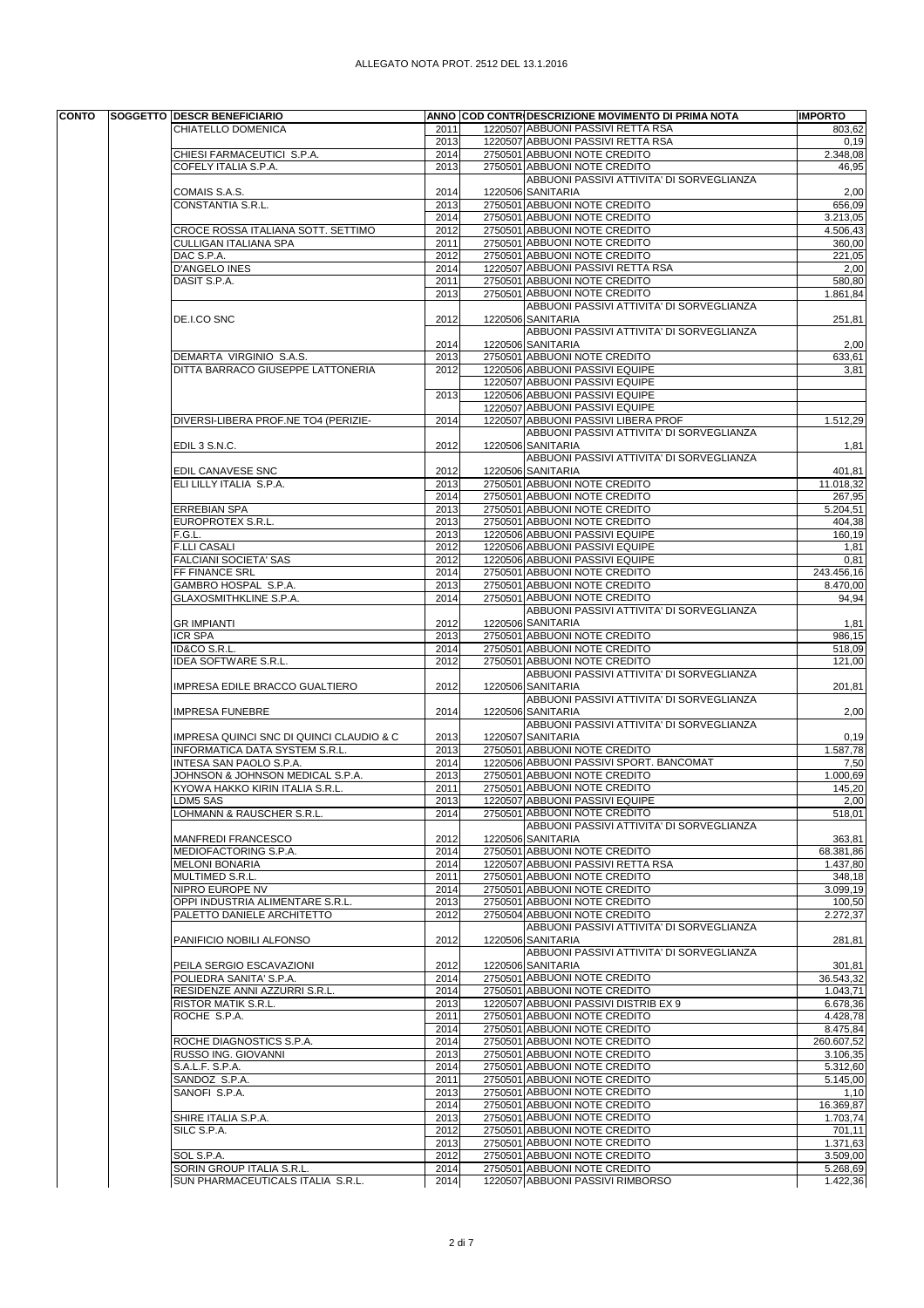| ALLEGATO NOTA PROT. 2512 DEL 13.1.2016 |  |  |  |
|----------------------------------------|--|--|--|
|                                        |  |  |  |

| <b>CONTO</b>   |                           | <b>SOGGETTO DESCR BENEFICIARIO</b>                              |              | ANNO COD CONTRIDESCRIZIONE MOVIMENTO DI PRIMA NOTA                                  | <b>IMPORTO</b>         |
|----------------|---------------------------|-----------------------------------------------------------------|--------------|-------------------------------------------------------------------------------------|------------------------|
|                |                           | SYNTHES S.R.L.                                                  | 2013         | 2750501 ABBUONI NOTE CREDITO                                                        | 828,84                 |
|                |                           | TEAM AMBIENTE S.P.A.                                            | 2014         | 2750501 ABBUONI NOTE CREDITO                                                        | 6.783,60               |
|                |                           | TEVA ITALIA S.R.L.                                              | 2014         | 1220507 ABBUONI PASSIVI RIMBORSO COSTO                                              |                        |
|                |                           |                                                                 |              | ABBUONI PASSIVI RIMBORSO FARMACI                                                    | 127,26                 |
|                |                           |                                                                 |              | ABBUONI PASSIVI ATTIVITA' DI SORVEGLIANZA                                           |                        |
|                |                           | TIBOLDO GRANITI SRL                                             | 2012         | 1220506 SANITARIA                                                                   | 301,81                 |
|                |                           | TIESSELAB S.R.L.                                                | 2012         | 2750501 ABBUONI NOTE CREDITO                                                        | 23,60                  |
|                |                           | TRIBUNALE (GIUDICE UNICO DI I GRADO)                            | 2014         | 1220506 ABBUONI PASSIVI CONTR.SANITARI                                              | 57,90                  |
|                |                           | VALEO SPA                                                       | 2012         | 1220506 ABBUONI PASSIVI CONTR.SANITARI<br>ABBUONI PASSIVI ATTIVITA' DI SORVEGLIANZA | 140,77                 |
|                |                           |                                                                 |              | 1220506 SANITARIA                                                                   |                        |
|                |                           | VITTON MEA SERGIO DI<br>ZIMMER S.R.L.                           | 2013<br>2013 | 2750501 ABBUONI NOTE CREDITO                                                        | 2,00<br>24.948,44      |
|                | PRI Totale                |                                                                 |              |                                                                                     | 65.818,10              |
|                | <b>PUB</b>                | <b>AGENZIA DELLE ENTRATE</b>                                    | 2013         | 1220511 ABBUONI PASSIVI CONTR.SANITARI                                              | 288,71                 |
|                |                           |                                                                 | 2014         | 1220506 ABBUONI PASSIVI CONTR.SANITARI                                              |                        |
|                |                           |                                                                 |              | 1220511 ABBUONI PASSIVI CONTR.SANITARI                                              | 354,38                 |
|                |                           | AZ.SAN. U.S.L. 5 SPEZZINO                                       | 2011         | 1220322 ABBUONI PASSIVI COMANDO                                                     | 2.503,98               |
|                |                           | CASA CIRCONDARIALE BRISSOGNE                                    | 2014         | 1220511 ABBUONI PASSIVI CONTR.SANITARI                                              | 2,00                   |
|                |                           | CASA CIRCONDARIALE - MINIST. GIUSTIZIA                          | 2011         | 1220511 ABBUONI PASSIVI CONTR.SANITARI                                              | 20,10                  |
|                |                           |                                                                 | 2012         | 1220511 ABBUONI PASSIVI CONTR.SANITARI                                              | 12,86                  |
|                |                           |                                                                 | 2013         | 1220511 ABBUONI PASSIVI CONTR.SANITARI                                              | 7,62                   |
|                |                           |                                                                 | 2014         | 1220511 ABBUONI PASSIVI CONTR.SANITARI                                              | 1.915,08               |
|                |                           | COMUNE DI AGLIE'                                                | 2013         | 1220205 ABBUONI PASSIVI TICKET INDIGENTI                                            | 531,90                 |
|                |                           | COMUNE DI S.MAURO T.SE                                          | 2013         | 1220205 ABBUONI PASSIVI TICKET INDIGENTI                                            | 48,55                  |
|                |                           | COMUNE DI SAN RAFFAELE CIMENA                                   | 2012         | 1220205 ABBUONI PASSIVI TICKET INDIGENTI                                            | 294,90                 |
|                |                           | COMUNE DI TORINO                                                | 2010         | 1220205 ABBUONI PASSIVI RETTA                                                       | 13,05                  |
|                |                           |                                                                 | 2011         | 1220205 ABBUONI PASSIVI RETTA                                                       |                        |
|                |                           |                                                                 | 2012         | 1220205 ABBUONI PASSIVI RETTA                                                       |                        |
|                |                           |                                                                 | 2013         | 1220205 ABBUONI PASSIVI CONTR.SANITARI                                              | 4,00                   |
|                |                           |                                                                 | 2014         | 1220205 ABBUONI PASSIVI CONTR.SANITARI                                              | 2,00                   |
|                |                           |                                                                 |              | ABBUONI PASSIVI TICKET INDIGENTI                                                    | 113,10                 |
|                |                           | CONVITTO STATALE PER SORDI                                      | 2014         | 1220511 ABBUONI PASSIVI CONTR.SANITARI                                              | 57,20                  |
|                |                           | CORTE D'APPELLO DI TORINO                                       | 2013         | 1220507 ABBUONI PASSIVI CONTR.SANITARI                                              |                        |
|                |                           |                                                                 |              | 1220511 ABBUONI PASSIVI CONTR.SANITARI                                              | 8,00                   |
|                |                           |                                                                 | 2014         | 1220507 ABBUONI PASSIVI CONTR.SANITARI                                              |                        |
|                |                           |                                                                 |              | 1220511 ABBUONI PASSIVI CONTR.SANITARI<br>1220303 ABBUONI PASSIVI ANNO 2012         |                        |
|                |                           | FEDERAZIONE SOVRAZONALE PIEMONTE 2<br>GIUDICE DI PACE DI TORINO | 2012<br>2013 | 1220511 ABBUONI PASSIVI CONTR.SANITARI                                              | 19.034,63              |
|                |                           |                                                                 | 2014         | 1220511 ABBUONI PASSIVI CONTR.SANITARI                                              | 4,00<br>76,64          |
|                |                           | GUARDIA DI FINANZA DI TORINO                                    | 2012         | 1220511 ABBUONI PASSIVI CONTR.SANITARI                                              | 1.330,19               |
|                |                           |                                                                 | 2013         | 1220511 ABBUONI PASSIVI CONTR.SANITARI                                              |                        |
|                |                           | <b>INPS</b>                                                     | 2014         | 1220507 ABBUONI PASSIVI CONTR.SANITARI                                              | 598,62                 |
|                |                           |                                                                 |              | 1220511 ABBUONI PASSIVI CONTR.SANITARI                                              | 123,40                 |
|                |                           | MINISTERO DEL LAVORO POLITICHE SOCIALI                          | 2013         | 1220511 ABBUONI PASSIVI CONTR.SANITARI                                              | 2,00                   |
|                |                           |                                                                 | 2014         | 1220511 ABBUONI PASSIVI CONTR.SANITARI                                              | 241,32                 |
|                |                           | MINISTERO DELLA DIFESA                                          | 2014         | 1220511 ABBUONI PASSIVI CONTR.SANITARI                                              | 2,00                   |
|                |                           | MINISTERO DELLA GIUSTIZIA                                       | 2013         | 1220511 ABBUONI PASSIVI CONTR.SANITARI                                              | 2,00                   |
|                |                           |                                                                 | 2014         | 1220511 ABBUONI PASSIVI CONTR.SANITARI                                              | 2,00                   |
|                |                           | MINISTERO DELL'ECONOMIA E DELLE                                 | 2014         | 1220511 ABBUONI PASSIVI CONTR.SANITARI                                              | 56,42                  |
|                |                           | MINISTERO DI GIUSTIZIA                                          | 2014         | 1220511 ABBUONI PASSIVI CONTR.SANITARI                                              | 2,00                   |
|                |                           | MINISTERO DIFESA ARMAMENTI                                      | 2014         | 1220511 ABBUONI PASSIVI CONTR.SANITARI                                              | 114,64                 |
|                |                           | MINISTERO INFRASTRUTTURE E TRASPORTI                            | 2014         | 1220511 ABBUONI PASSIVI CONTR.SANITARI                                              | 109,32                 |
|                |                           | MINISTERO PER I BENI E LE ATT.CULTURALI                         | 2014         | 1220511 ABBUONI PASSIVI CONTR.SANITARI                                              | 51,80                  |
|                |                           | PROCURA DELLA REPUBBLICA                                        | 2014         | 1220511 ABBUONI PASSIVI CONTR.SANITARI                                              | 175,20                 |
|                |                           | QUESTURA DI TORINO                                              | 2013         | 1220511 ABBUONI PASSIVI CONTR.SANITARI                                              | 4,00                   |
|                |                           |                                                                 | 2014         | 1220511 ABBUONI PASSIVI CONTR.SANITARI                                              |                        |
|                |                           | <b>REGIONE PIEMONTE</b>                                         | 2014         | 1220507 ABBUONI PASSIVI CONTR.SANITARI                                              | 2,00                   |
|                |                           |                                                                 |              | 1220511 ABBUONI PASSIVI CONTR.SANITARI                                              | 117,52                 |
|                |                           |                                                                 |              | ABBUONI PASSIVI ATTIVITA' DI SORVEGLIANZA                                           |                        |
|                |                           | SCUOLA MATERNA 'CARLO BOTTA'                                    | 2013         | 1220506 SANITARIA                                                                   | 5,17                   |
|                |                           | TRIBUNALE DI IVREA                                              | 2013         | 1220511 ABBUONI PASSIVI CONTR.SANITARI                                              | 4,00                   |
|                |                           |                                                                 | 2014         | 1220511 ABBUONI PASSIVI CONTR.SANITARI                                              | 51,80                  |
|                |                           | TRIBUNALE DI TERMINI IMERESE                                    | 2013         | 1220511 ABBUONI PASSIVI CONTR.SANITARI                                              | 2,00                   |
|                |                           | UFF.GIUDIZIARI CORTE D'APPELLO                                  | 2013         | 1220511 ABBUONI PASSIVI CONTR.SANITARI                                              | 171,72                 |
|                |                           | UFFICIO GIUDICE DI PACE DI CIRIE'                               | 2013         | 1220511 ABBUONI PASSIVI CONTR.SANITARI                                              | 4,00                   |
|                |                           |                                                                 | 2014         | 1220511 ABBUONI PASSIVI CONTR.SANITARI                                              | 235,80                 |
| 3250439 Totale | <b>PUB Totale</b>         |                                                                 |              |                                                                                     | 28.701,62<br>98.951,61 |
|                | <b>Totale complessivo</b> |                                                                 |              |                                                                                     | 188.265,71             |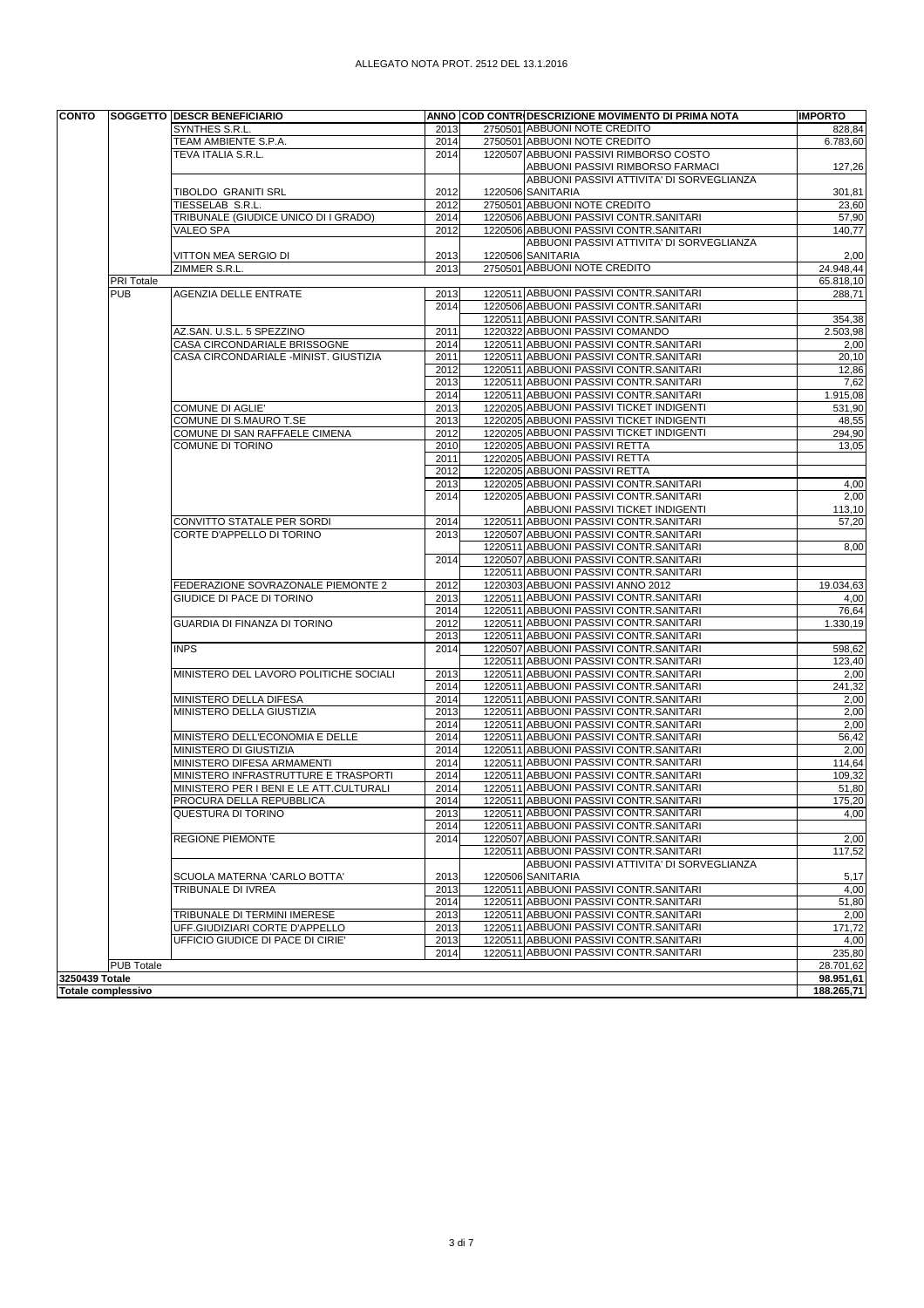| <b>CONTO</b>   |                          | SOGGETTO   DESCR BENEFICIARIO                                                     |              | ANNO COD CONTROFDESCRIZIONE MOVIMENTO DI PRIMA NOTA                              | <b>IMPORTO</b>               |
|----------------|--------------------------|-----------------------------------------------------------------------------------|--------------|----------------------------------------------------------------------------------|------------------------------|
| 4700310 PRI    |                          |                                                                                   | 2014         | 4700311 RETTIFICA CONTO RICAVO                                                   |                              |
|                |                          | <b>INT MORA</b>                                                                   |              | 4700324 RETTIFICA CONTO RICAVO                                                   | 1.025.000,00                 |
|                |                          | <b>MGL</b><br>MAURIZIANO                                                          | (vuoto)      | 2750501 DEFINIZIONE PENDENZE A.P.<br>2750552 DEFINIZIONE PENDENZE A.P.           | 466.520,00<br>71.000,00      |
|                | PRI Totale               |                                                                                   |              |                                                                                  | 1.562.520,00                 |
|                | <b>PUB</b>               | C.I.S.A. GASSINO                                                                  | 2012         | 2750301 ABBUONI ANNO 2012                                                        | 70.001,00                    |
|                |                          | C.I.S.S. - CONSORZIO INTERC. CHIVASSO<br>C.I.S.S.A.C.<br>- CALUSO                 | 2012<br>2012 | 2750301 ABBUONI ANNO 2012<br>2750301 ABBUONI ANNO 2012                           | 108.003,00<br>100.000,00     |
|                |                          | COMUNITA' MONTANA VALLI LANZO                                                     | 2012         | 2750301 ABBUONI ANNO 2012                                                        | 11.627,28                    |
|                |                          | CONS. INTERC. S.S.A. EX USL 27 CIRIE'                                             | 2012         | 2750301 ABBUONI ANNO 2012                                                        | 163.497,39                   |
|                |                          | CONS. INTERCOM. DEI SERVIZI - CUORGNE'<br>CONSORZIO SERVIZI SOCIALI IN.RE.TE. IVR | 2012<br>2012 | 2750301 ABBUONI ANNO 2012<br>2750301 ABBUONI ANNO 2012                           | 92.691,00                    |
|                | <b>PUB Totale</b>        |                                                                                   |              |                                                                                  | 19.711,80<br>565.531,47      |
| 4700310 Totale |                          |                                                                                   |              |                                                                                  | 2.128.051,47                 |
| 4700320 PRI    |                          |                                                                                   | 2008         | 2750709 CANCELLAZIONE DEBITI ANTE 2008<br>2750804 CANCELLAZIONE DEBITI ANTE 2008 |                              |
|                |                          |                                                                                   |              | 2751001 CANCELLAZIONE DEBITI ANTE 2008                                           | 2.889.538,66                 |
|                |                          |                                                                                   | (vuoto)      | 2750709 CANCELLAZIONE DEBITI                                                     |                              |
|                |                          |                                                                                   |              | DECURTAZIONI BRUNETTA                                                            |                              |
|                |                          |                                                                                   |              | 2750804 CANCELLAZIONE DEBITI<br>DECURTAZIONI BRUNETTA                            |                              |
|                |                          |                                                                                   |              | 2751001 CANCELLAZIONE DEBITI                                                     | 656.214,47                   |
|                |                          |                                                                                   |              | <b>DECURTAZIONI BRUNETTA</b>                                                     | 55.822,22                    |
| 4700320 Totale | PRI Totale               |                                                                                   |              |                                                                                  | 3.601.575,35<br>3.601.575,35 |
|                |                          |                                                                                   |              | CANCELLAZIONE DEBITI 2010 A SEGUITO                                              |                              |
| 4700321 PRI    |                          |                                                                                   | 2010         | 2750530 PAGAMENTO ARRETRATI                                                      | 507.396,36                   |
|                |                          |                                                                                   |              | CANCELLAZIONE DEBITI 2010 A SEGUITO<br>2750531 PAGAMENTO ARRETRATI               |                              |
|                |                          |                                                                                   |              | CANCELLAZIONE DEBITI 2010 A SEGUITO                                              |                              |
|                |                          |                                                                                   |              | 2750532 PAGAMENTO ARRETRATI                                                      |                              |
|                |                          |                                                                                   |              | CANCELLAZIONE DEBITI 2010 A SEGUITO<br>2750805 PAGAMENTO ARRETRATI               |                              |
|                |                          |                                                                                   |              | CANCELLAZIONE DEBITI 2010 A SEGUITO                                              |                              |
|                |                          |                                                                                   |              | 2750807 PAGAMENTO ARRETRATI                                                      |                              |
|                |                          |                                                                                   |              | CANCELLAZIONE DEBITI 2010 A SEGUITO<br>2751015 PAGAMENTO ARRETRATI               |                              |
|                |                          |                                                                                   |              | CANCELLAZIONE DEBITI 2010 A SEGUITO                                              |                              |
|                |                          |                                                                                   |              | 2751016 PAGAMENTO ARRETRATI                                                      |                              |
|                |                          |                                                                                   |              | CANCELLAZIONE DEBITI 2010 A SEGUITO                                              |                              |
|                |                          |                                                                                   |              | 2751017 PAGAMENTO ARRETRATI<br>CANCELLAZIONE DEBITI 2010 A SEGUITO               |                              |
|                |                          |                                                                                   |              | 4700322 PAGAMENTO ARRETRATI                                                      |                              |
| 4700321 Totale | <b>PRI</b> Totale        |                                                                                   |              |                                                                                  | 507.396,36<br>507.396.36     |
|                |                          |                                                                                   |              | CANCELLAZIONE DEBITI 2010 A SEGUITO                                              |                              |
| 4700322 PRI    |                          |                                                                                   | 2010         | 2750530 PAGAMENTO ARRETRATI                                                      | 222.940,85                   |
|                |                          |                                                                                   |              | CANCELLAZIONE DEBITI 2010 A SEGUITO<br>2750531 PAGAMENTO ARRETRATI               |                              |
|                |                          |                                                                                   |              | CANCELLAZIONE DEBITI 2010 A SEGUITO                                              |                              |
|                |                          |                                                                                   |              | 2750532 PAGAMENTO ARRETRATI                                                      |                              |
|                |                          |                                                                                   |              | CANCELLAZIONE DEBITI 2010 A SEGUITO<br>2750805 PAGAMENTO ARRETRATI               |                              |
|                |                          |                                                                                   |              | CANCELLAZIONE DEBITI 2010 A SEGUITO                                              |                              |
|                |                          |                                                                                   |              | 2750807 PAGAMENTO ARRETRATI                                                      |                              |
|                |                          |                                                                                   |              | CANCELLAZIONE DEBITI 2010 A SEGUITO<br>2751015 PAGAMENTO ARRETRATI               |                              |
|                |                          |                                                                                   |              | CANCELLAZIONE DEBITI 2010 A SEGUITO                                              |                              |
|                |                          |                                                                                   |              | 2751016 PAGAMENTO ARRETRATI                                                      |                              |
|                |                          |                                                                                   |              | CANCELLAZIONE DEBITI 2010 A SEGUITO<br>2751017 PAGAMENTO ARRETRATI               |                              |
|                |                          |                                                                                   |              | CANCELLAZIONE DEBITI 2010 A SEGUITO                                              |                              |
|                |                          |                                                                                   |              | 4700321 PAGAMENTO ARRETRATI                                                      |                              |
| 4700322 Totale | <b>PRI</b> Totale        |                                                                                   |              |                                                                                  | 222.940,85<br>222.940,85     |
| 4700324 ASL    |                          | A.S.L. AL                                                                         | 2013         | 2750403 ABBUONI FTSO 2013                                                        | 271,11                       |
|                |                          | A.S.L. TO <sub>2</sub>                                                            | 2014         | 1220303 ABBUONI NCC 2014                                                         | 4.419,22                     |
|                | <b>ASL Totale</b><br>PRI |                                                                                   | 2014         | 2700101 VEDI PN 44938                                                            | 4.690,33<br>23.633,30        |
|                |                          |                                                                                   |              | 3250407 NETTIZZAZIONE CON ABBUONI PASSIVI                                        | $-15.175.85$                 |
|                |                          |                                                                                   |              | NETTIZZAZIONE CON COSTI ESERCIZI<br><b>PREGRESSI</b>                             |                              |
|                |                          |                                                                                   |              | 3250420 NETTIZZAZIONE CON ABBUONI PASSIVI                                        | $-19.498,43$                 |
|                |                          |                                                                                   |              | 3250439 NETTIZZAZIONE CON ABBUONI PASSIVI                                        | -1.683.410,52                |
|                |                          |                                                                                   |              | 3250441 NETTIZZAZIONE CON ABBUONI PASSIVI<br>4700310 RETTIFICA CONTO RICAVO      |                              |
|                |                          |                                                                                   |              | 4700311 RETTIFICA CONTO RICAVO                                                   | -1.984.332,27                |
|                |                          |                                                                                   |              | 4700325 NETTIZZAZIONE CON ABBUONI PASSIVI                                        |                              |
|                |                          | 3.M.C. S.P.A.<br>3M ITALIA S.R.L.                                                 | 2012<br>2013 | 2750501 ABBUONI INTERESSI DI MORA 2012<br>2750501 ABBUONI FTA 2013               | 751,30<br>2,21               |
|                |                          | A.E.R. S.R.L                                                                      | 2009         | 2750501 ABBUONI FTA 2009                                                         | 2.520,00                     |
|                |                          |                                                                                   | 2010         | 2750501 ABBUONI FTA 2010                                                         |                              |
|                |                          | AB MEDICA S.P.A.<br>ABBOTT S.R.L.                                                 | 2014<br>2013 | 2750501 ABBUONI INTERESSI DI MORA 2014<br>2750501 ABBUONI INTERESSI DI MORA 2013 | 218,52<br>31.854,60          |
|                |                          |                                                                                   | 2014         | 2750501 ABBUONI INTERESSI DI MORA 2014                                           |                              |
|                |                          |                                                                                   |              |                                                                                  |                              |
|                |                          | ABC FARMACEUTICI S.P.A.                                                           | 2008         | 2750501 ABBUONI INTERESSI DI MORA 2008                                           | 103,84                       |
|                |                          | ABOCARE SRL                                                                       | 2008<br>2010 | 2750501 ABBUONI FTA 2008<br>2750501 ABBUONI FTA 2010                             | 9,60<br>184,80               |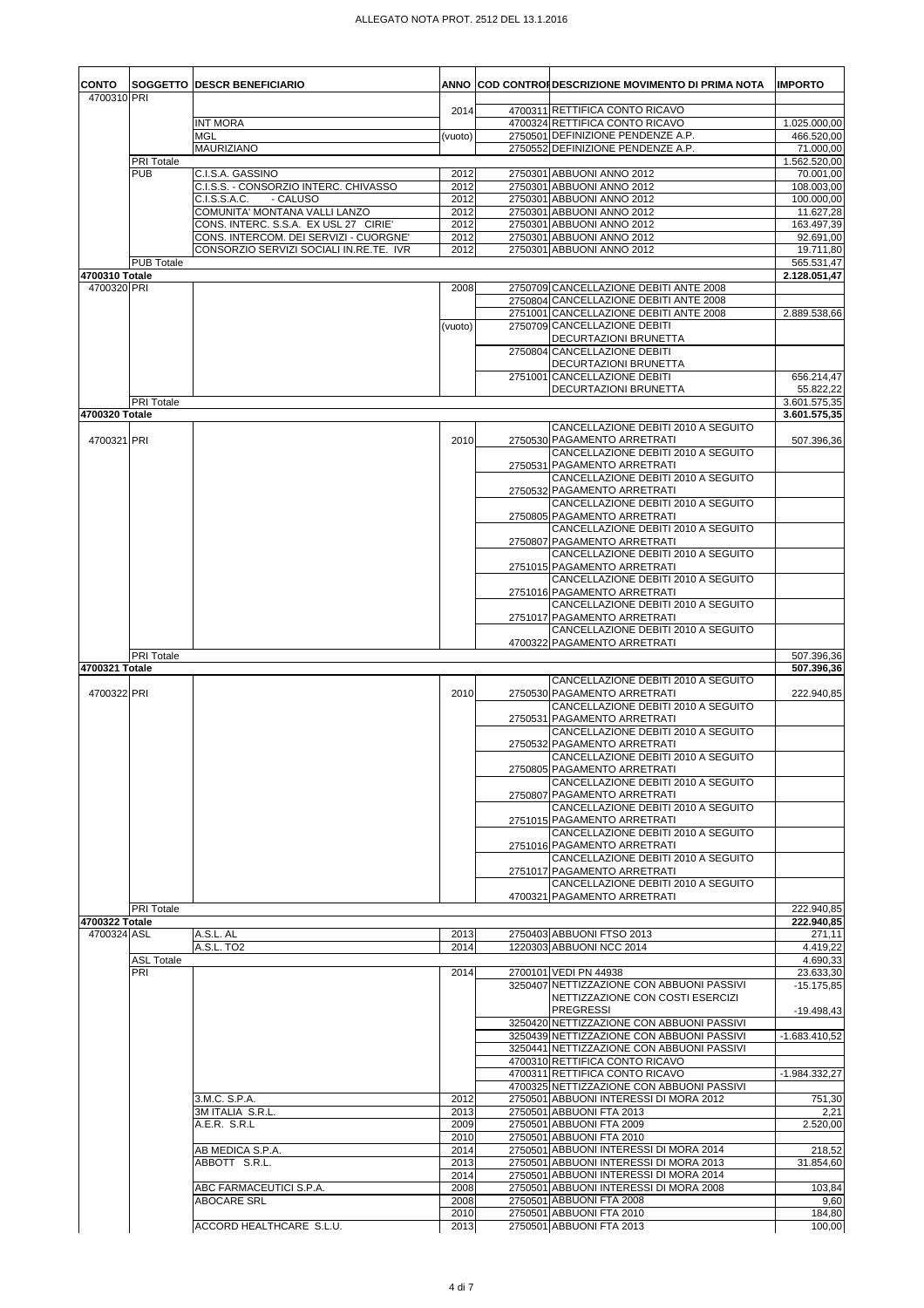| CONTO | SOGGETTO DESCR BENEFICIARIO              |      | ANNO COD CONTRONDESCRIZIONE MOVIMENTO DI PRIMA NOTA | <b>IMPORTO</b> |
|-------|------------------------------------------|------|-----------------------------------------------------|----------------|
|       | ACCORD HEALTHCARE ITALIA S.R.L.          | 2014 | 1220507 ABBUONI NCC 2014                            | 4,69           |
|       | ACTELION PHARMACEUTICALS ITALIA S.R.L.   | 2008 | 2750501 ABBUONI INTERESSI DI MORA 2008              | 21.074,44      |
|       |                                          | 2012 | 2750501 ABBUONI INTERESSI DI MORA 2012              |                |
|       |                                          | 2014 | 2750501 ABBUONI INTERESSI DI MORA 2014              |                |
|       | <b>AGENZIA DELLE ENTRATE</b>             | 2013 | 2750501 ABBUONI ANNO 2013                           | 292,58         |
|       | AICARR SERVIZI S.R.L.                    | 2010 | 2750501 ABBUONI FTA 2010                            | 47,00          |
|       | ALASCOM SERVICE S.R.L.                   | 2012 | 2750501 ABBUONI FTA 2012                            | 1.912, 14      |
|       | ALCON ITALIA S.P.A.                      | 2008 | 2750501 ABBUONI INTERESSI DI MORA 2008              | 3.179,87       |
|       |                                          | 2013 | 2750501 ABBUONI INTERESSI DI MORA 2013              |                |
|       | ALK-ABELLO' S.P.A.                       | 2014 | 1220507 ABBUONI NCC 2014                            | 408,41         |
|       | ALLERGOPHARMA S.P.A.                     | 2009 | 2750501 ABBUONI FTA 2009                            | 212,58         |
|       | <b>ALLSYSTEM SPA</b>                     | 2013 | 2750501 ABBUONI INTERESSI DI MORA 2013              | 7.712,99       |
|       |                                          | 2014 | 2750501 ABBUONI INTERESSI DI MORA 2014              |                |
|       | AMO IRELAND                              | 2009 | 2750501 ABBUONI FTA 2009                            | 883,55         |
|       |                                          | 2013 | 2750501 ABBUONI FTA 2013                            |                |
|       | AMPLIFON S.P.A.                          | 2013 | 2750501 ABBUONI FTSO 2013                           | 657,64         |
|       | ANGELINI FRANCESCO ACRAF S.P.A.          | 2013 | 2750501 ABBUONI INTERESSI DI MORA 2013              | 689,24         |
|       |                                          | 2014 | 2750501 ABBUONI INTERESSI DI MORA 2014              | 682,00         |
|       | ANTONIO RETTAGLIATA SPA                  | 2011 | 2750501 ABBUONI FTA 2011                            | 46,74          |
|       | ARIAD PHARMACEUTICALS GMBH               | 2013 | 2750501 ABBUONI NDF 2013                            |                |
|       |                                          | 2014 | 2750501 ABBUONI FTA 2014                            | 7.848,05       |
|       | ARJOHUNTLEIGH S.P.A.                     | 2012 | 2750501 ABBUONI FTA 2012                            | 4,67           |
|       |                                          |      | ABBUONI FTACAP 2012                                 |                |
|       |                                          |      | 2750504 ABBUONI FTA 2012                            |                |
|       |                                          |      |                                                     |                |
|       |                                          |      | ABBUONI FTACAP 2012                                 | 393,13         |
|       | ARTSANA S.P.A. DIVISIONE OSPEDALI        | 2009 | 2750501 ABBUONI FTA 2009                            | 25,00          |
|       | <b>ASE SPA</b>                           | 2012 | 2750501 ABBUONI FTA 2012                            | 3.178,68       |
|       |                                          | 2013 | 2750501 ABBUONI FTA 2013                            |                |
|       | ASSOCIAZIONE CNOS-FAP REG. PIEMONTE      | 2014 | 1220507 ABBUONI NCC 2014                            | 1.152,00       |
|       | <b>ASTER SRL</b>                         | 2008 | 2750501 ABBUONI FTA 2008                            | 37,80          |
|       | <b>AVIS CASTELLAMONTE</b>                | 2013 | 2750501 ABBUONI ANNO 2013                           | 360,93         |
|       | <b>AVIS IVREA</b>                        | 2013 | 2750501 ABBUONI ANNO 2013                           | 2.609,98       |
|       | B. BRAUN AVITUM ITALY SPA                | 2014 | 2750501 ABBUONI INTERESSI DI MORA 2014              | 160,20         |
|       | B. BRAUN MILANO S.P.A.                   | 2014 | 1220507 ABBUONI NCC 2014                            | 113,30         |
|       | BALDASSARRE ROBERTO                      | 2009 | 2750501 ABBUONI FTA 2009                            | 72,00          |
|       | BANCA FARMAFACTORING S.P.A.              | 2012 | 2750501 ABBUONI INTERESSI DI MORA 2012              | 56.319,84      |
|       | BANCA IFIS S.P.A.                        | 2012 | 2750501 ABBUONI INTERESSI DI MORA 2012              | 900.085,84     |
|       |                                          | 2013 | 2750501 ABBUONI INTERESSI DI MORA 2013              |                |
|       |                                          | 2014 | 2750501 ABBUONI INTERESSI DI MORA 2014              | 160.614,18     |
|       | BAXTER S.P.A.                            | 2010 | 2750501 ABBUONI FTA 2010                            | 22,95          |
|       |                                          | 2011 | 2750501 ABBUONI FTA 2011                            |                |
|       |                                          | 2013 | 2750501 ABBUONI FTA 2013                            | 48,77          |
|       | BAYER S.P.A.                             | 2008 | 2750501 ABBUONI FTA 2008                            | 15,08          |
|       |                                          | 2011 | 2750501 ABBUONI FTA 2011                            | 0,92           |
|       | BECTON DICKINSON ITALIA S.P.A.           | 2013 | 2750501 ABBUONI INTERESSI DI MORA 2013              | 10.075,63      |
|       |                                          | 2014 | 2750501 ABBUONI INTERESSI DI MORA 2014              |                |
|       | BETA DIAGNOSTICI S.A.S.                  | 2013 | 2750501 ABBUONI FTA 2013                            | 1,81           |
|       | BIO OPTICA MILANO S.P.A.                 | 2008 | 2750501 ABBUONI INTERESSI DI MORA 2008              | 184,50         |
|       |                                          | 2013 | 2750501 ABBUONI INTERESSI DI MORA 2013              | 1.534,05       |
|       |                                          | 2014 | 2750501 ABBUONI INTERESSI DI MORA 2014              |                |
|       | BIOGEN IDEC ITALIA S.R.L.                | 2012 | 2750501 ABBUONI FTA 2012                            | 15.175,85      |
|       | BLP DI TAPPERO MERLO G. S.N.C.           | 2008 | 2750501 ABBUONI FTSO 2008                           | 1.596,00       |
|       | C.P. N.C. S.N. C.                        | 2008 | 2750501 ABBUONI FTA 2008                            | 138,99         |
|       | CAREFUSION ITALY 237 S.R.L. UNIPERSONALE | 2013 | 2750501 ABBUONI FTA 2013                            | 183,44         |
|       | CARLO ERBA REAGENTI S.P.A.               | 2011 | 2750501 ABBUONI FTA 2011                            | 750.00         |
|       | CASAINSIEME ONLUS                        | 2012 | 2750501 ABBUONI ANNO 2012                           | 68.689,18      |
|       | CAVALETTO SANITA' S.R.L.                 | 2013 | 2750501 ABBUONI FTA 2013                            | 1.589,53       |
|       | CAVALLARI GINO S.N.C.                    | 2009 | 2750501 ABBUONI FTA 2009                            | 48,00          |
|       |                                          | 2010 | 2750501 ABBUONI FTA 2010                            | 21,49          |
|       | CELGENE S.R.L.                           | 2012 | 2750501 ABBUONI FTA 2012                            | 2.310,00       |
|       | CENTRO REGIONALE ANTIDOPING              | 2013 | 2750501 ABBUONI FTSO 2013                           | 59,96          |
|       | CHIESI FARMACEUTICI S.P.A.               | 2013 | 2750501 ABBUONI INTERESSI DI MORA 2013              | 3.643,31       |
|       |                                          | 2014 | 2750501 ABBUONI INTERESSI DI MORA 2014              |                |
|       | <b>CLINIGEN HEALTHCARE LIMITED</b>       | 2013 | 2750501 ABBUONI FTA 2013                            | 57,50          |
|       |                                          | 2014 | 2750501 ABBUONI FTA 2014                            | 380,40         |
|       | COFELY ITALIA S.P.A.                     | 2013 | 2750501 ABBUONI FTA 2013                            | 46,98          |
|       | COMECER S.P.A.                           | 2012 | 2750501 ABBUONI FTA 2012                            | 51,93          |
|       | COMOLI FERRARI & C. SPA                  | 2009 | 2750501 ABBUONI FTA 2009                            | 496,52         |
|       | <b>CONSORZIO MILES</b>                   | 2008 | 2750501 ABBUONI FT 2008                             | 12.883,63      |
|       | CONSTANTIA S.R.L.                        | 2013 | 2750501 ABBUONI FTSO 2013                           | 1.286,10       |
|       |                                          | 2014 | 2750501 ABBUONI FTSO 2014                           | 2.583,04       |
|       | CONVATEC ITALIA S.R.L.                   | 2009 | 2750501 ABBUONI FTA 2009                            | 25,70          |
|       | CONVITTO STATALE PER SORDI               | 2014 | 1220511 ABBUONI NCC 2014                            | 57,20          |
|       | COOP. SOC. P.G.FRASSATI S.C.S.ONLUS      | 2014 | 2750501 ABBUONI FTSO 2014                           | 8.566,46       |
|       | CROCE ROSSA ITALIANA DEL.CHIVASSO        | 2013 | 2750501 ABBUONI FTSO 2013                           | 21.870,00      |
|       | CROCE ROSSA ITALIANA DI CRESCENTINO      | 2013 | 2750501 ABBUONI FTSO 2013                           | 3.800,00       |
|       | CROCE ROSSA ITALIANA SETTIMO TORINESE    | 2014 | 2750501 ABBUONI FTSO 2014                           | 4.506,43       |
|       | CULLIGAN ITALIANA SPA                    | 2011 | 2750501 ABBUONI FTA 2011                            | 360,00         |
|       | DAC S.P.A.                               | 2011 | 2750501 ABBUONI FTA 2011                            | 223,56         |
|       |                                          | 2012 | 2750501 ABBUONI FTA 2012                            |                |
|       | DASIT S.P.A.                             | 2008 | 2750501 ABBUONI INTERESSI DI MORA 2008              | 1.678,57       |
|       |                                          | 2011 | 2750501 ABBUONI FTA 2011                            | 580,80         |
|       |                                          | 2012 | 2750501 ABBUONI INTERESSI DI MORA 2012              |                |
|       | DEMARIA GIUSEPPE ESCAVAZIONI             | 2012 | 2750501 ABBUONI FTA 2012                            | 90,75          |
|       | DEMARTA VIRGINIO S.A.S.                  | 2013 | 2750501 ABBUONI FTA 2013                            | 633,61         |
|       | DIVERSI TO4                              | 2012 | 2751022 ABBUONI ANNO 2012                           | 148.000,00     |
|       | <b>DIVERSE DITTE</b>                     | 2010 | 2750552 FATTURE DA RICEVERE NON RICEVUTE            | 1.930.537,80   |
|       | <b>ECUPHARMA SRL</b>                     | 2010 | 2750501 ABBUONI FTA 2010                            | 0,43           |
|       |                                          | 2011 | 2750501 ABBUONI FTA 2011                            |                |
|       | EDEREC COOP. SOCIALE A.R.L. ONLUS        | 2011 | 2750501 ABBUONI FTA 2011                            | 66,39          |
|       |                                          |      |                                                     |                |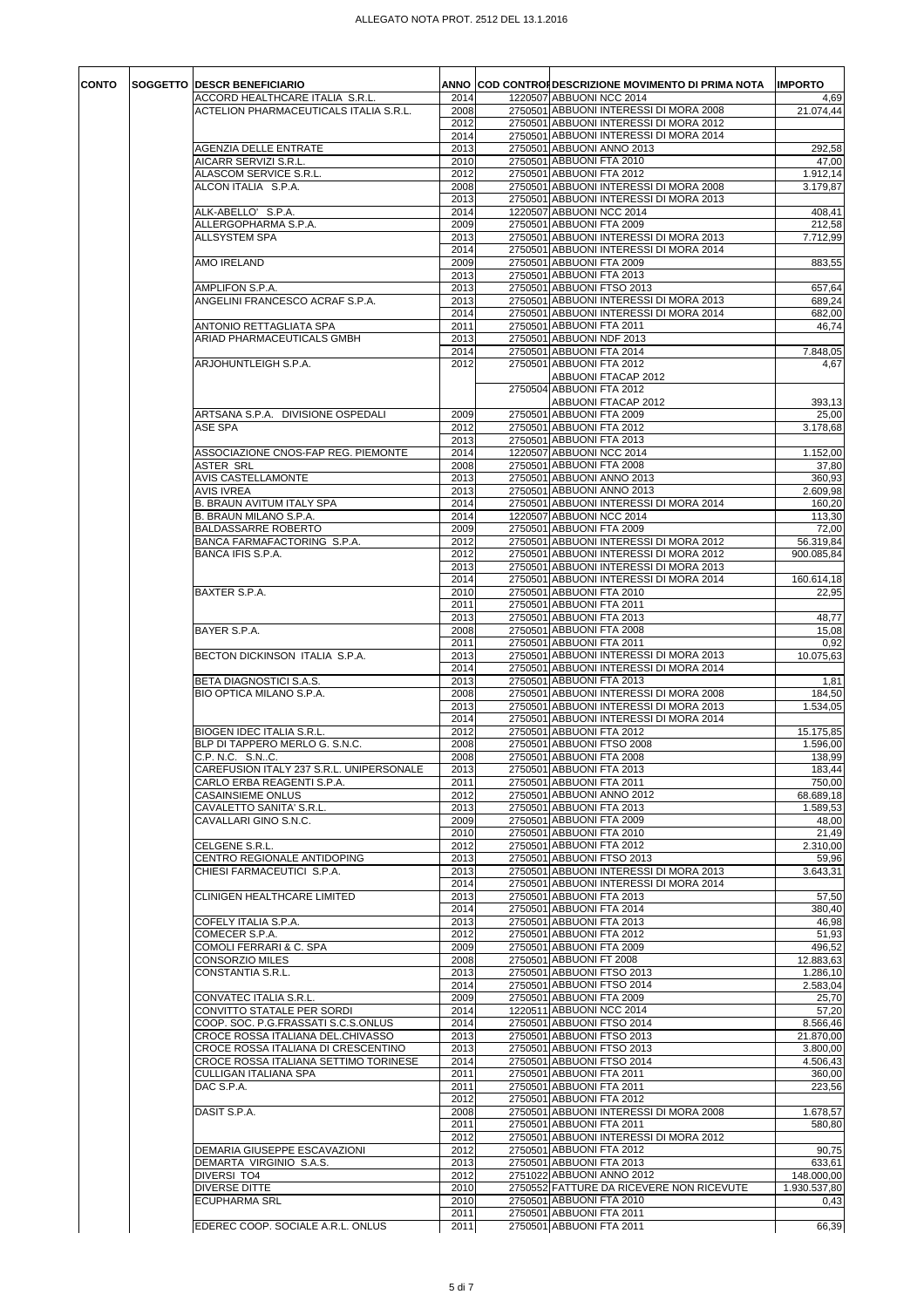| CONTO | <b>SOGGETTO DESCR BENEFICIARIO</b>                                       | 2012         | ANNO COD CONTRONDESCRIZIONE MOVIMENTO DI PRIMA NOTA                 | <b>IMPORTO</b>       |
|-------|--------------------------------------------------------------------------|--------------|---------------------------------------------------------------------|----------------------|
|       | ELETTRO SERVICE DI RIZZO DIEGO<br>ELI LILLY ITALIA S.P.A.                | 2013         | 2750501 ABBUONI FTA 2012<br>2750501 ABBUONI INTERESSI DI MORA 2013  | 48,42<br>11.018,32   |
|       |                                                                          | 2014         | 2750501 ABBUONI INTERESSI DI MORA 2014                              | 267,95               |
|       | ELIOR RISTORAZIONE S.P.A.                                                | 2009         | 2750501 ABBUONI FTA 2009                                            | 725,42               |
|       | ELLEDENT S.R.L                                                           | 2010<br>2011 | 2750501 ABBUONI FTA 2010<br>2750501 ABBUONI FTA 2011                | 96,96                |
|       | ENI RETE OIL&NONOIL SPA                                                  | 2010         | 2750501 ABBUONI FTA 2010                                            | 38,72                |
|       | <b>ERREBIAN SPA</b>                                                      | 2013         | 2750501 ABBUONI FTA 2013                                            | 0,01                 |
|       |                                                                          | 2014         | 2750501 ABBUONI FTA 2014                                            | 5.204,51             |
|       | EUROPROTEX S.R.L.<br>F.B.VITO SAS DI FAIUOLO VITO E C.                   | 2013<br>2011 | 2750501 ABBUONI FTA 2013<br>2750501 ABBUONI FTA 2011                | 404,38<br>1.200,00   |
|       | FARMIGEA S.P.A.                                                          | 2012         | 2750501 ABBUONI FTA 2012                                            | 3,87                 |
|       | FF FINANCE SRL                                                           | 2012         | 2750501 ABBUONI INTERESSI DI MORA 2012                              | 243.456,15           |
|       | FISHER&PAYKEL HEALTHCARE                                                 | 2013<br>2013 | 2750501 ABBUONI INTERESSI DI MORA 2013<br>2750501 ABBUONI FTA 2013  | 414,60               |
|       |                                                                          | 2014         | 2750501 ABBUONI FTA 2014                                            | 484,00               |
|       | FOLLOW UP SAS                                                            | 2008         | 2750501 ABBUONI FTSO 2008                                           | 193,09               |
|       | FORB S.P.A.                                                              | 2008         | 2750501 ABBUONI FTA 2008                                            | 8,55                 |
|       | FRESENIUS KABI ITALIA S.R.L.                                             | 2009<br>2013 | 2750501 ABBUONI FTA 2009<br>2750501 ABBUONI FTA 2013                | 0,01                 |
|       | G.E.S.A. S.A.S.                                                          | 2012         | 2750501 ABBUONI FTA 2012                                            | $\overline{52,36}$   |
|       | G.T. S.C.S.                                                              | 2013         | 2750501 ABBUONI FTSO 2013                                           | 576,94               |
|       | <b>GLAXOSMITHKLINE S.P.A.</b>                                            | 2009<br>2012 | 2750501 ABBUONI FTA 2009<br>2750501 ABBUONI FTA 2012                | 954,20<br>94,94      |
|       | GS S.P.A.                                                                | 2013         | 2750501 ABBUONI FTA 2013                                            | 0,02                 |
|       | ICR SPA                                                                  | 2013         | 2750501 ABBUONI FTA 2013                                            | 986,15               |
|       | ID&CO S.R.L.                                                             | 2014         | 2750501 ABBUONI INTERESSI DI MORA 2014                              | 518,09               |
|       | IDEA SOFTWARE S.R.L.<br>IL GINEPRO SOC. COOP. SOC. AR.L. ONLUS           | 2012<br>2013 | 2750501 ABBUONI FTA 2012<br>2750501 ABBUONI INTERESSI DI MORA 2013  | 121,00<br>9.410,03   |
|       | INDUSTRIA FARM GALENICA SENESE S.R.L.                                    | 2012         | 2750501 ABBUONI FTA 2012                                            | 8,30                 |
|       | INFORMATIC & CYBERNETIC SERVICE S.R.L.                                   | 2008         | 2750501 ABBUONI FTA 2008                                            | 488,53               |
|       |                                                                          | 2010         | 2750501 ABBUONI FTSO 2010                                           |                      |
|       | INFORMATICA DATA SYSTEM S.R.L.                                           | 2013         | 2750501 ABBUONI FTA 2013<br>ABBUONI INTERESSI DI MORA 2013          | 0,13<br>1.587,78     |
|       | INSTRUMENTATION LABORATORY S.P.A.                                        | 2013         | 2750501 ABBUONI INTERESSI DI MORA 2013                              | 12.545,66            |
|       | INTESA SANPAOLO TESORERIA ASLTO4                                         | 2012         | 2750601 ABBUONI ANNO 2012                                           | 24.507,64            |
|       | KYOWA HAKKO KIRIN ITALIA S.R.L.                                          | 2009<br>2011 | 2750501 ABBUONI INTERESSI DI MORA 2009<br>2750501 ABBUONI FTA 2011  | 60,42<br>145,20      |
|       | LA BERTALAZONA - CASA DI CURA - SRL                                      | 2008         | 2750522 RETTIFICARE 4700323 ABBUONI 2008                            | 24.759,99            |
|       | LEASYS S.P.A.                                                            | 2013         | 2750501 ABBUONI FTA 2013                                            | 1.621,38             |
|       | LINE ASCENSORI S.R.L.                                                    | 2012         | 2750501 ABBUONI FTA 2012                                            | 65,28                |
|       | LOHMANN & RAUSCHER S.R.L.<br>L'ORIZZONTE CENTRO SOLIDARIETA'             | 2008<br>2014 | 2750501 ABBUONI INTERESSI DI MORA 2008<br>2750501 ABBUONI RES 2014  | 518,01<br>8,28       |
|       | MARSH & CO. S.P.A.                                                       | 2011         | 2750501 ABBUONI ANNO 2011                                           | 282.273,93           |
|       |                                                                          | 2012         | 2750501 ABBUONI ANNO 2012                                           | 165.704,53           |
|       | MEDICAL SOUND DI AUDIKA ITALIA S.R.L.<br>MEDIOFACTORING S.P.A.           | 2008<br>2008 | 2750501 ABBUONI FTSO 2008<br>2750501 ABBUONI INTERESSI DI MORA 2008 | 356,00               |
|       |                                                                          | 2009         | 2750501 ABBUONI INTERESSI DI MORA 2009                              | 68.381,86            |
|       |                                                                          | 2010         | 2750501 ABBUONI INTERESSI DI MORA 2010                              |                      |
|       |                                                                          | 2011         | 2750501 ABBUONI INTERESSI DI MORA 2011                              |                      |
|       | <b>MESA</b><br><b>MONICO SPA</b>                                         | 2013<br>2014 | 2750501 ABBUONI FTA 2013<br>2750501 ABBUONI INTERESSI DI MORA 2014  | 8.120,00<br>449,84   |
|       | <b>MOTORI SRL</b>                                                        | 2009         | 2750501 ABBUONI FTA 2009                                            | 1.042.20             |
|       | NESTLE' ITALIANA S.P.A.                                                  | 2012         | 2750501 ABBUONI FTA 2012                                            | 50, 75               |
|       | NIPRO EUROPE NV                                                          | 2013         | 2750501 ABBUONI FTA 2013                                            | 527,82               |
|       | NUTRICIA ITALIA S.P.A.                                                   | 2014<br>2008 | 2750501 ABBUONI FTA 2014<br>2750501 ABBUONI FTA 2008                | 3,17                 |
|       |                                                                          | 2013         | 2750501 ABBUONI FTA 2013                                            | 0,01                 |
|       | OPPI INDUSTRIA ALIMENTARE S.R.L.                                         | 2013         | 2750501 ABBUONI FTA 2013                                            | 97,27                |
|       | PALETTO DANIELE ARCHITETTO<br>PERAGA S.R.L.                              | 2012<br>2010 | 2750504 ABBUONI FTACAP 2012<br>2750501 ABBUONI FTA 2010             | 2.272,37<br>320,00   |
|       | PHARMATEX ITALIA S.R.L.                                                  | 2008         | 2750501 ABBUONI FTA 2008                                            | 46,81                |
|       | PIALT S.R.L.                                                             | 2010         | 2750501 ABBUONI FTA 2010                                            | 300,00               |
|       | PIAVE S.R.L.                                                             | 2013         | 2750501 ABBUONI FTSO 2013                                           | 35,31                |
|       | PLASMON DIETETICI ALIMENTARI S.R.L.<br>PLUSINFORMATICA DI ALDO CAMANDONE | 2008<br>2009 | 2750501 ABBUONI FTA 2008<br>2750501 ABBUONI FTA 2009                | 633,60<br>217,20     |
|       | POLIEDRA SANITA' S.P.A.                                                  | 2013         | 2750501 ABBUONI FTSO 2013                                           | 36.543,32            |
|       | POLIMED S.R.L.                                                           | 2009         | 2750501 ABBUONI FTA 2009                                            | 114,36               |
|       | POLIMEDICA RIVAROLESE SOC. COOP.<br>PONTEVECCHIO SRL                     | 2013         | 2750501 ABBUONI FTSO 2013<br>2750501 ABBUONI FTA 2008               | 19.498,43            |
|       |                                                                          | 2008         | ABBUONI NDF 2008                                                    | 316,06               |
|       | POSTE ITALIANE FILIALE TORINO                                            | 2012         | 2750501 ABBUONI ANNO 2012                                           | 100.000,00           |
|       | R.D.C. S.R.L.                                                            | 2009         | 2750501 ABBUONI FTA 2009                                            | 192,29               |
|       | RAVARA ERMETE S.A.S.<br>RESIDENZE ANNI AZZURRI S.R.L.                    | 2009<br>2013 | 2750501 ABBUONI FTA 2009<br>2750501 ABBUONI FTSO 2013               | 3.091,78<br>2.630,54 |
|       | RETTAGLIATA SERVIZI S.P.A.                                               | 2008         | 2750501 ABBUONI FTA 2008                                            | 323,19               |
|       |                                                                          | 2009         | 2750501 ABBUONI FTA 2009                                            |                      |
|       | <b>REVERSE SRL</b>                                                       | 2009         | 2750501 ABBUONI FTA 2009                                            | 496,80               |
|       | RISTOR MATIK S.R.L.                                                      | 2013<br>2014 | 2750501 ABBUONI FTA 2013<br>2750501 ABBUONI FTA 2014                | 6.678,36             |
|       | RIVOIRA S.P.A.                                                           | 2009         | 2750501 ABBUONI FTA 2009                                            | 7,20                 |
|       |                                                                          | 2014         | 2750501 ABBUONI FTA 2014                                            | 22.465,08            |
|       | ROCHE S.P.A.                                                             | 2013<br>2014 | 2750501 ABBUONI FTA 2013<br>2750501 ABBUONI INTERESSI DI MORA 2014  | 1,12<br>8.475,84     |
|       | ROCHE DIAGNOSTICS S.P.A.                                                 | 2013         | 2750501 ABBUONI INTERESSI DI MORA 2013                              | 227.432,21           |
|       |                                                                          | 2014         | 2750501 ABBUONI INTERESSI DI MORA 2014                              | 33.175,31            |
|       | RUSSO ING. GIOVANNI                                                      | 2013<br>2014 | 2750501 ABBUONI FTA 2013                                            | 3.106,35             |
|       | S.A.L.F. S.P.A.<br>S.AL.F. S.R.L.                                        | 2010         | 2750501 ABBUONI INTERESSI DI MORA 2014<br>2750501 ABBUONI FTA 2010  | 5.312,60<br>4,84     |
|       | S.I.A.D. S.P.A.                                                          | 2012         | 2750501 ABBUONI FTA 2012                                            | 1,50                 |